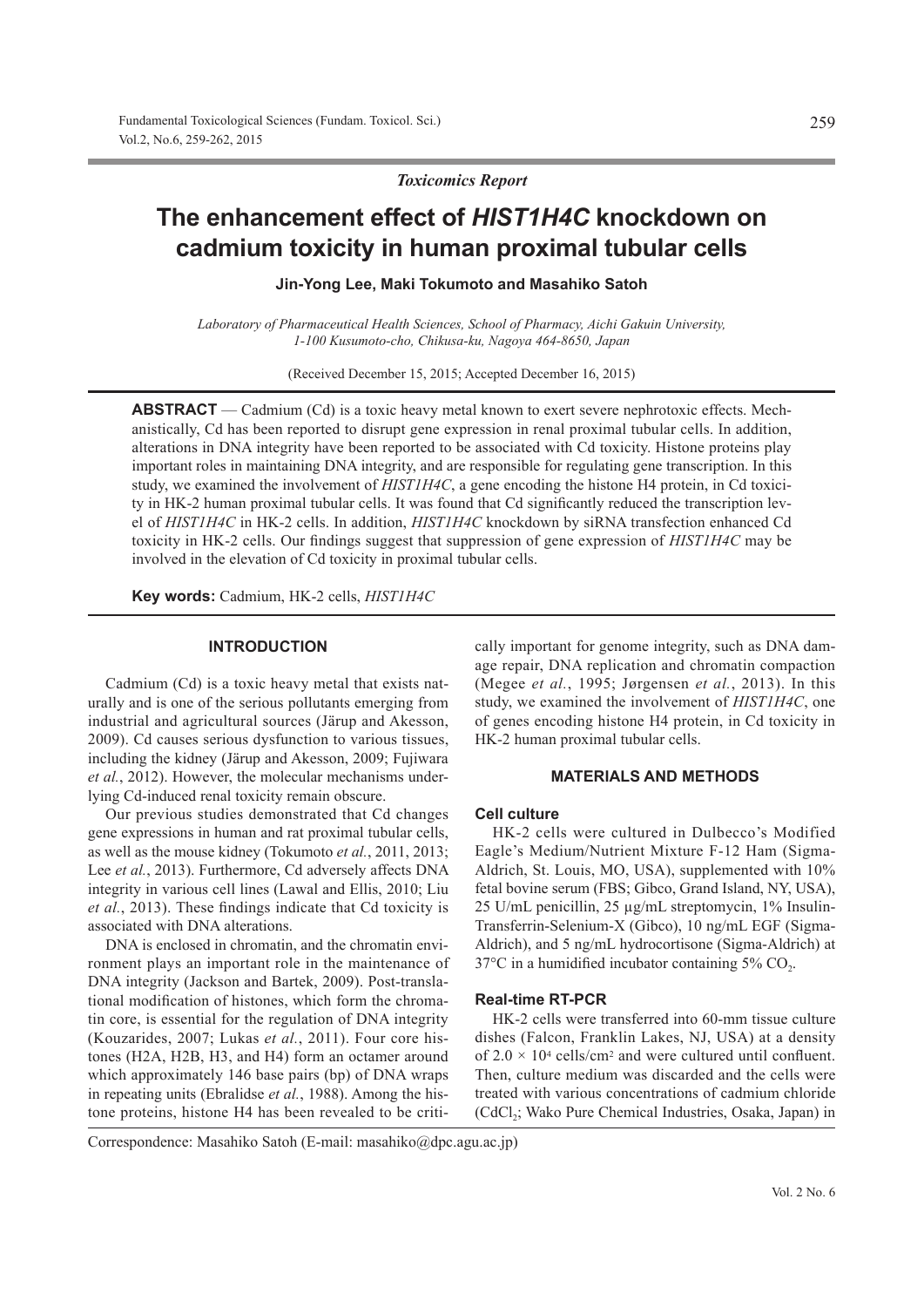serum-free medium for 6 hr. Cd-treated HK-2 cells were washed twice with ice-cold phosphate-buffered saline (PBS; Nissui, Tokyo, Japan). Total RNA was extracted using the Quick Gene RNA cultured cell kit S (Fujifilm, Tokyo, Japan). Total RNA was incubated with Prime-Script reverse transcription (RT) Reagent Kit (Perfect Real Time, Takara Bio, Shiga, Japan) to generate cDNA. Real-time PCR was performed with SYBR Premix Ex Taq II (Perfect Real Time, Takara Bio) using the Thermal Cycler Dice Real Time System (Takara Bio). PCR conditions were as follows: 10 sec hot-start at 95°C, followed by 40 cycles of 5 sec at 95°C, and 30 sec at 60°C. Gene expression was normalized to *GAPDH* mRNA levels. The primer oligonucleotide sequences were as follows: sense, 5′-GCACCGTCAAGGCTGAGAAC-3′, and antisense, 5′-TGGTGAAGACGCCAGTGGA-3′, for the human *GAP-DH* gene; sense, 5′-CGAGACGCCGTCACCTATAC-3′, and antisense, 5′-CCCTGACGTTTTAGGGCATA-3′, for the human *HIST1H4C* gene.

## **siRNA transfection**

Double-stranded siRNAs were purchased from Qiagen (Germantown, MD, USA). The siRNA product names were as follows: Hs\_HIST1H4C\_1; Hs\_HIST1H4C\_2; Hs HIST1H4C 3; and Hs HIST1H4C 4, for human *HIST1H4C*. Control siRNA (Silencer® Select Negative Control #1 siRNA) was purchased from Ambion (Grand Island, NY, USA). The siRNA transfections were performed using Lipofectamine RNAiMAX (Invitrogen, Grand Island, NY, USA). After the siRNA mixture was incubated for 15 min with Lipofectamine RNAiMAX and Opti-MEM® I Reduced Serum Medium (Opti-MEM; Gibco), HK-2 cells were transfected with the siRNA mixture for 24 hr.

#### **Cell viability**

HK-2 cells were transferred to a 96-well tissue culture plate (Falcon) at a density of  $2.0 \times 10^4$  cells/cm<sup>2</sup> with the siRNA mixture [1 nM siRNA, 0.2% (v/v) Lipofectamine RNAiMAX, and 10% (v/v) Opti-MEM]. After 48 hr, cells were incubated with CdCl<sub>2</sub> in serum-free culture medium for 24 hr. After treatment, serum-free medium containing CdCl<sub>2</sub> was replaced with fresh growth medium containing 10% (v/v) Alamar Blue (Invitrogen) and incubated for 4 hr at 37°C. Fluorescence was measured at an excitation wavelength of 540 nm and an emission wavelength of 595 nm using the DTX880 multimode detector (Beckman Coulter Inc., Brea, CA, USA).

#### **Statistical analysis**

Statistical analyses were performed using one-way analysis of variance (ANOVA). When the F-value was significant  $(P < 0.05)$ , Bonferroni's multiple *t*-test was performed for post-hoc comparisons  $(P < 0.05)$ . Student *t*-test was performed in Fig. 2A ( $P < 0.05$ ).

## **RESULTS AND DISCUSSION**

Among the genes encoding for histone H4 protein, we examined the effect of Cd on the gene expression level of *HIST1H4C* in HK-2 cells. Upon treatment of HK-2 cells with various concentrations of Cd for 6 hr, the mRNA levels of *HIST1H4C* in HK-2 cells were dose-dependently decreased, as compared with those in control cells (Fig. 1). Next, the susceptibility of *HIST1H4C* knockdown cells to Cd toxicity was examined. When *HIST1H4C* siR-NA was transfected into HK-2 cells, *HIST1H4C* mRNA levels were reduced by about 10% compared with control cells (Fig. 2A). Furthermore, *HIST1H4C* knockdown HK-2 cells were more susceptible to Cd toxicity than control cells (Fig. 2B). However, the viability of *HIST1H4C* knockdown HK-2 cells was the same as that of control cells without Cd treatment. These results suggest that Cd may intensify its toxicity *via* the inhibition of *HIST1H4C* gene expression in HK-2 cells.

Cd has been reported to have adverse effect on DNA



**Fig. 1.** The effect of Cd on *HIST1H4C* gene expression in HK-2 cells. HK-2 cells were treated with various concentrations of cadmium chloride for 6 hr. The mRNA levels of *HIST1H4C* were measured using real-time RT-PCR. *HIST1H4C* mRNA levels were normalized to *GAPDH* mRNA levels. Values are the means  $\pm$  S.D.  $(n = 3)$ . \*Significantly different from the control,  $P < 0.05$ .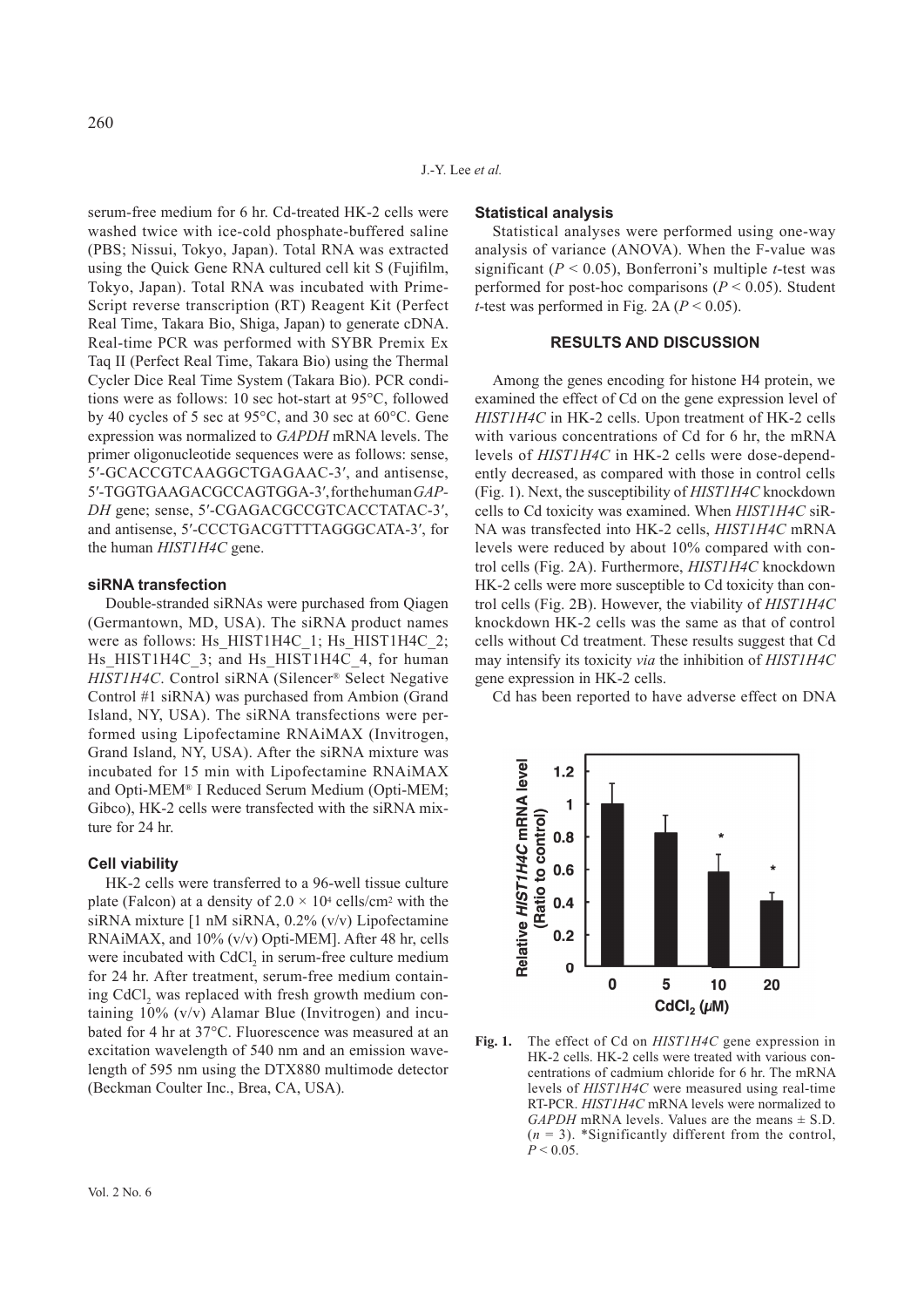

Fig. 2. The effect of *HIST1H4C* knockdown on Cd toxicity in HK-2 cells. (A) The knockdown efficiency of *HIST1H4C* in HK-2 cells following *HIST1H4C* siRNA treatment. *HIST1H4C* siRNA was added to HK-2 cells and then cells were incubated for 48 hr. The mRNA levels of *HIST1H4C* were measured using real-time RT-PCR. *HIST1H4C* mRNA levels were normalized to *GAPDH* mRNA levels. Values are the means  $\pm$  S.D.  $(n=3)$ . (B) The cell viability of HK-2 cells transfected with *HIST1H4C* or control siRNA after treatment with cadmium chloride for 24 hr using the Alamar Blue assay. Values are the means  $\pm$  S.D. ( $n = 3$ ). \*Significantly different from the corresponding control siRNA group,  $P$  < 0.05.

integrity (Lawal and Ellis, 2010; Liu *et al.*, 2013). In addition, our previous report demonstrated that Cd disrupts gene expression in kidney cells (Tokumoto *et al.*, 2011, 2013; Fujiwara *et al.*, 2012; Lee *et al.*, 2013). In this study, we found that one of the genes encoding histone proteins, *HIST1H4C*, is involved in the sensitivity of Cd toxicity in HK-2 cells. This is in agreement with previous reports that noted the association between Cd toxicity and the post-translational modification of histone proteins, such as methylation (Gadhia *et al.*, 2015; Xiao *et al.*, 2015). This study suggests that the decrease in the transcription level of histone genes may be involved in Cd toxicity. Further study is needed to identify the precise mechanism between histones and Cd toxicity.

### **ACKNOWLEDGMENTS**

This research was supported in part by the Study of the Health Effects of Heavy Metals, organized by the Ministry of the Environment, Japan.

**Conflict of interest----** The authors declare that there is no conflict of interest.

### **REFERENCES**

Ebralidse, K.K., Grachev, S.A. and Mirzabekov, A.D. (1988): A

highly basic histone H4 domain bound to the sharply bent region of nucleosomal DNA. Nature, **331**, 365-367.

- Fujiwara, Y., Lee, J.Y., Tokumoto, M. and Satoh, M. (2012): Cadmium renal toxicity via apoptotic pathways. Biol. Pharm. Bull., **35**, 1892-1897.
- Gadhia, S.R., O'Brien, D. and Barile, F.A. (2015): Cadmium affects mitotically inherited histone modification pathways in mouse embryonic stem cells. Toxicol. In Vitro, doi: 10.1016/j. tiv.2015.11.001. (Epub ahead of print).
- Jackson, S.P. and Bartek, J. (2009): The DNA-damage response in human biology and disease. Nature, **461**, 1071-1078.
- Järup, L. and Akesson, A. (2009): Current status of cadmium as an environmental health problem. Toxicol. Appl. Pharmacol., **238**, 201-208.
- Jørgensen, S., Schotta, G. and Sørensen, C.S. (2013): Histone H4 lysine 20 methylation: key player in epigenetic regulation of genomic integrity. Nucleic. Acids Res., **41**, 2797-2806.
- Kouzarides, T. (2007): Chromatin modifications and their function. Cell, **128**, 693-705.
- Lawal, A.O. and Ellis, E. (2010): Differential sensitivity and responsiveness of three human cell lines HepG2, 1321N1 and HEK 293 to cadmium. J. Toxicol. Sci., **35**, 465 -478.
- Lee, J.Y., Tokumoto, M., Fujiwara, Y. and Satoh, M. (2013): Gene expression analysis using DNA microarray in HK-2 human renal proximal tubular cells treated with cadmium. J. Toxicol. Sci., **38**, 959-962.
- Liu, Q., Gu, J.H., Yuan, Y., Liu, X.Z., Wang, Y.J., Wang, H.D., Liu, Z.P., Wang, Z.Y. and Bian, J.C. (2013): Effect of cadmium on rat Leydig cell testosterone production and DNA integrity *in vitro*. Biomed. Environ. Sci., **26**, 769-773.
- Lukas, J., Lukas, C. and Bartek, J. (2011) More than just a focus: the chromatin response to DNA damage and its role in genome integrity maintenance. Nat. Cell Biol., **13**, 1161-1169.